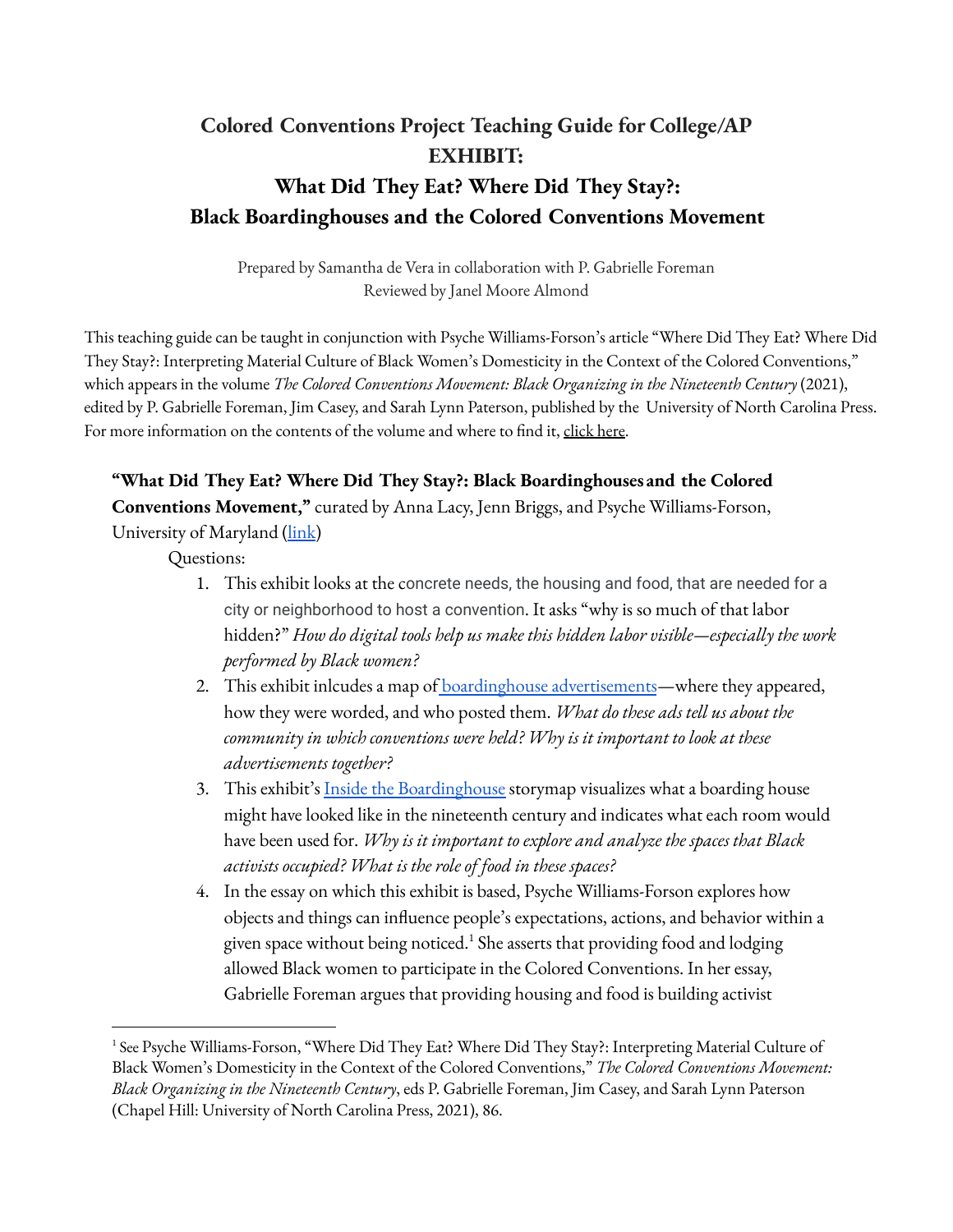infrastructures. *Although most women were not explicitly acknowledged in convention* 2 *minutes, what questions must we ask to trace and document their participation? What new insights can we glean by looking at how what often is considered domestic labor can be seen as movement building?*

- 5. While Underground Railroad conductor, businessman, and activist William Still has been written about by many historians, this exhibit turns our attention away from him to acknowledge his wife Letitia Still's life and work. The exhibit page The Still [Family](https://coloredconventions.org/boardinghouses/biographies/the-still-family-philadelphia/) in [Philadelphia](https://coloredconventions.org/boardinghouses/biographies/the-still-family-philadelphia/) centers Letitia Still as a businesswoman, activist, and organizer in her own right. *How does privileging the domestic and public work of Black women such as Letitia Still destabilize common assumptions about nineteenth-century Black organizing being a male arena?*
- 6. Black material culture--the studies of objects as purveyors of culture, identity and cultural and intimate relationships--is often overlooked when it comes to documents that only highlight people's declarations and words. *How does this exhibit turn our attention to the importance of Black material culture? What and who goes unexamined if we take issues of Black political culture off table?*
- 7. Write a paragraph to a page outlining what you think this exhibit does best. *If you wanted to extend the analysis of Black women's work in the conventions, what would you add, center, or develop?*
- 8. CLASS ACTIVITY: If your class were to create/hold a convention today, what issues would be its focus? Write a convention call that outlines the convention's objectives, urgent issues at hand, and the active measures delegates and attendees would need to consider, discuss, and plan. Write a comprehensive call and brief version of it (see examples [here](https://omeka.coloredconventions.org/items/show/596) and [here\)](https://omeka.coloredconventions.org/items/show/1656). Prepare to address the following questions:
	- a. How would your convention be organized?
	- b. What organizations and which leaders would be invited? Who are the non-famous people who would need to be there and from what communities/entities would they draw? Consider how an [unprecedented](https://coloredconventions.org/emigration-debate/women-involvement/women-delegates/) number of Black women participated in the 1854 [Emigration](https://coloredconventions.org/emigration-debate/women-involvement/women-delegates/) Convention and how their presence informed the issues that were discussed and the resolutions that were passed.
	- c. What objectives do you think most attendees would agree on?
	- d. What major differences in approaches do you think delegates might have?
	- e. How do you think it would be covered by the press?

This teaching guide was created by Samantha e Vera in collaboration with P. Gabrielle Foreman.

## Suggested Readings:

\_\_\_\_\_\_\_\_\_

<sup>2</sup> Foreman, "Black Organizing, Print Advocacy, and Collective Authorship: The Long History of the Colored Conventions Movement," 36.